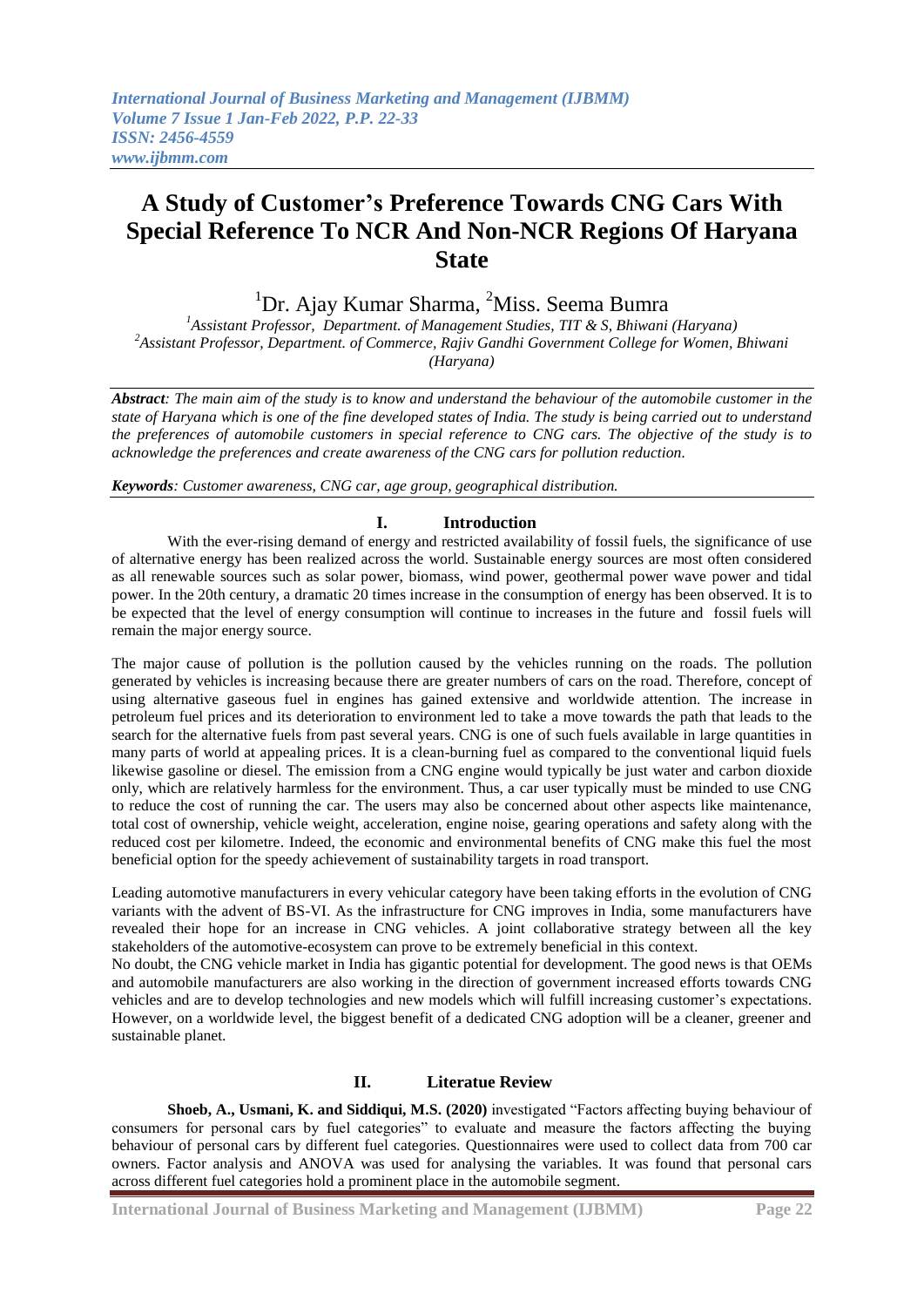**Bernieser, J. et al. (2020)** conducted research on "The role of norms and collective efficacy for the importance of techno-economic vehicle attributed in Germany". The aim of this paper was to examine which technology attributes and person related factors influence EV adoption and in whether the differences in person-related factors affect the preference for EV.

**Kanagavel, K.R., and Jayakrishnan, J. (2019)** conducted research on "Consumer perceived risk in car purchase" which studied their behaviour towards purchase decision to buy automobiles in India. This study identified the factors like personality, brand, product attributes, purchase involvement, uniqueness, risk relievers and demographic profile. These factors were considered as independent factors and perceived risk as dependent factors. Friedman multiple comparison test was applied to find out the important risk relievers.

**Choudhury, K., Mishra, B.B., and Mohanty, P.K. (2018)** investigated "An empirical study of car selection factors". On the basis of extensive review of literature 45 variables were identified that may be taken care by the dealer to showcase the car to customers and should highlight these benefits for the acceptance. These variables were maintenance cost, mileage, repair facility, fuel variant and value for money, exterior look, durability, comfort, quality, innovation etc.

**Komaladewi, R. and Indika, D. (2017)** conducted a study on "A Review of Consumer Purchase Decision on Low Cost Green Car in West Java, Indonesia" and showed that the change in reference group by customers influences the change in purchase decision significantly. The result showed that reference group is more influential than the price.

#### **III. Objective of the study**

The understanding of consumer behavior is important for any business activity and more over if the product is to deal with the environment. The research focuses primarily on ascertaining the links between customer"s beliefs, knowledge, attitude, intentions and vehicle purchase behaviour/ use behaviour as well as preference of the customers given to the environment while buying the car. This research study is to understand the customer preference towards the environment friendly CNG car. The objectives have been defined as:

1. To study the preference of the customers in the various demographic factors regarding CNG car in Haryana

2. To study the preference of the customers in NCR and Non-NCR areas regarding CNG car in Haryana.

## **IV. Research Hypothesis**

The following Null hypothesis has been tested as a part of research:

H01: There is no significant difference in the preference of the customers in the various demographic factors regarding CNG car.

H02: There is no significant difference in the preference of the customers in NCR and Non-NCR areas regarding CNG car.

## **V. Research Methodology**

This paper is exploratory in nature. Sample survey method has been employed for data collection. Primary data is used for the purpose of the study with the help of questionnaire. This research has been conducted to understand the behaviour of the customers in Haryana while purchasing a CNG car. The scope of the research is limited to CNG cars in Haryana.

#### **Sample Design**

- **I) Universe of the study:** Universe can be infinite and finite. In this study, the universe will be all buyers/users and potential buyers of CNG cars.
- **II) Sample Size:** A sample of 200 individuals using CNG cars will be selected to obtain response using appropriate sample technique.
- **III) Sampling Technique:** In the present study convenient, snowball and quota sampling method will be used to collect the data.

Sampling media will be in the form of filling up of Questionnaire.

#### **Data Collection Tools**

A structured questionnaire has been used as the tools for collection of data. Five-point Likert scale has been used for the research purposes. T-test and ANOVA will be used to analyze the results.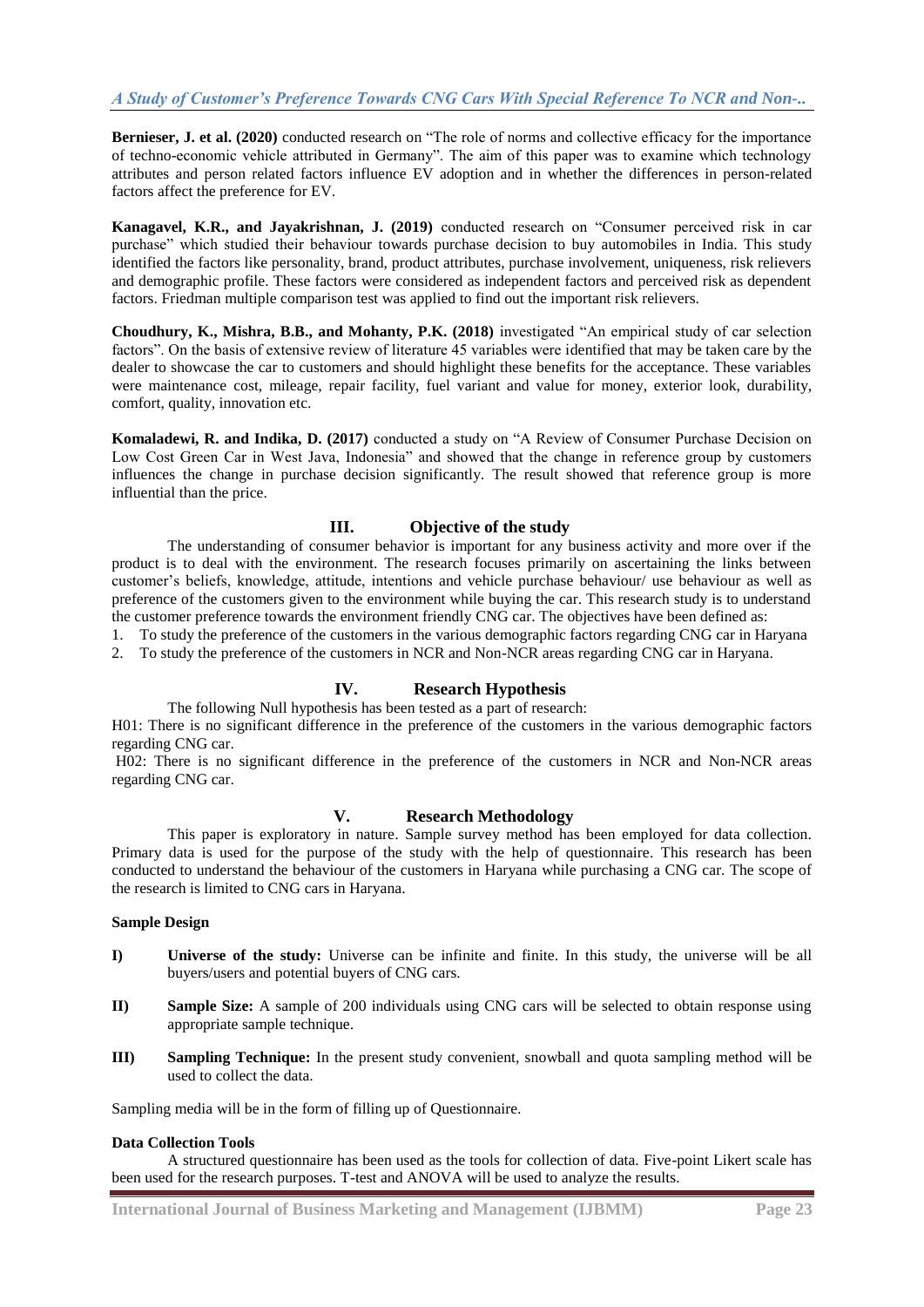#### **AREA OF STUDY**

Haryana is the state that includes 57% of its area in National Capital Region. This study includes total 10 districts out of which 05 districts are covered as NCR region (Gurugram, Faridabad, Jhajjar, Rohtak and Sonepat) and 05 districts as Non-NCR region (Hisar, Ambala, Kurukshetra, Panchkula and Sirsa). 20 respondents will be chosen from each district.



#### **ANALYSIS & INTERPRETATION:**

Graph.1 shows that hatchback is the most preferred car among the automobile buyers. Then sedan is the most preferred at second position and SUV is least preferred. Hatchbacks are most preferred cars due to their less price

b)

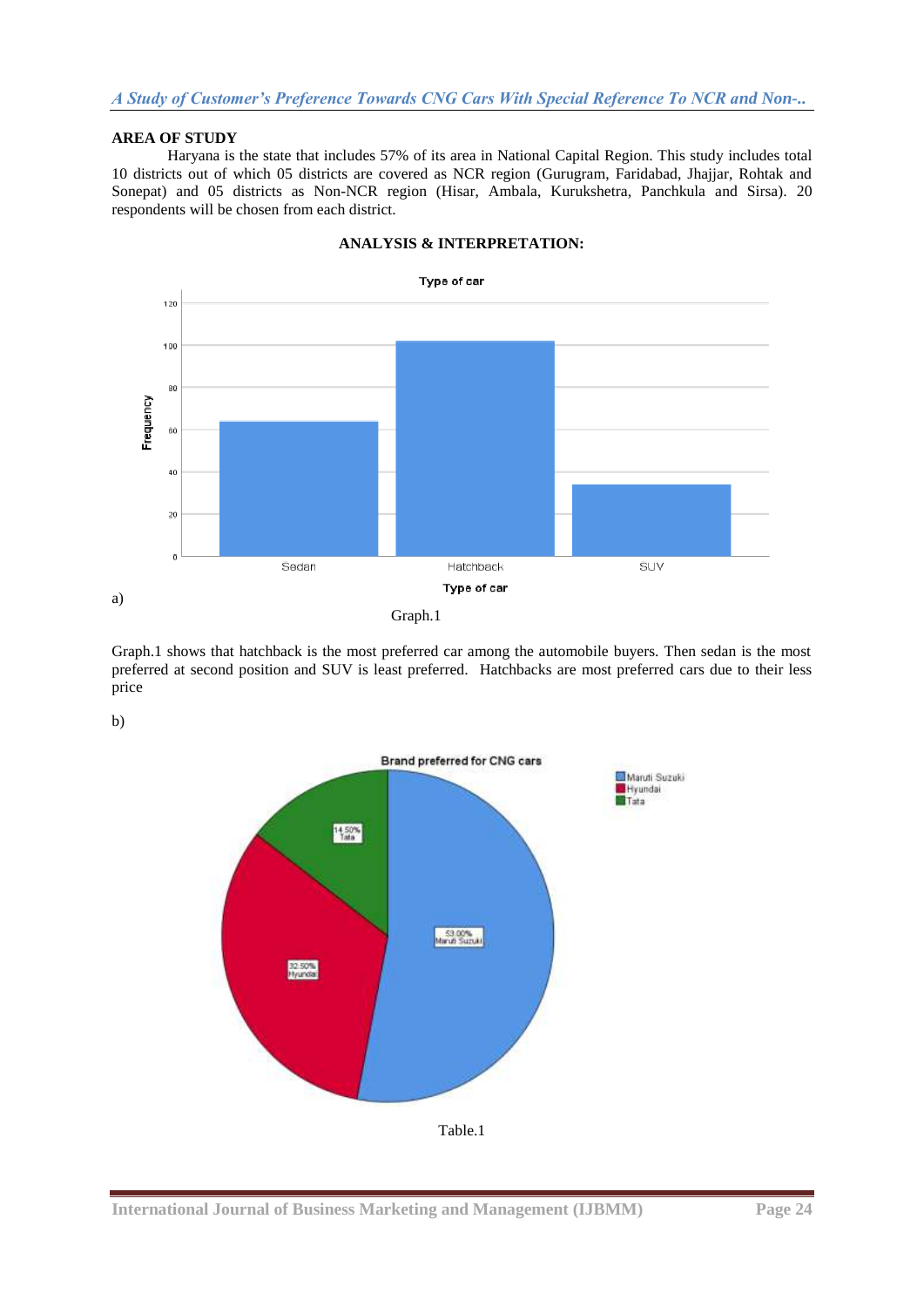The study has been done on 200 respondents of Haryana. The above table no.1 depicts that Maruti Suzuki brand is the most preferred brand for buying CNG cars as per the perspective of automotive customers of Haryana state.

|       | Does CNG car lower down the social status? |           |         |                      |            |  |  |  |  |  |  |
|-------|--------------------------------------------|-----------|---------|----------------------|------------|--|--|--|--|--|--|
|       |                                            |           |         |                      | Cumulative |  |  |  |  |  |  |
|       |                                            | Frequency | Percent | <b>Valid Percent</b> | Percent    |  |  |  |  |  |  |
| Valid | <b>Highly Disagree</b>                     | 27        | 13.3    | 13.5                 | 13.5       |  |  |  |  |  |  |
|       | <b>Disagree</b>                            | 72        | 35.5    | 36.0                 | 49.5       |  |  |  |  |  |  |
|       | Neutral                                    | 38        | 18.7    | 19.0                 | 68.5       |  |  |  |  |  |  |
|       | Agree                                      | 37        | 18.2    | 18.5                 | 87.0       |  |  |  |  |  |  |
|       | <b>Highly</b> agree                        | 26        | 12.8    | 13.0                 | 100.0      |  |  |  |  |  |  |
|       | Total                                      | 200       | 98.5    | 100.0                |            |  |  |  |  |  |  |
| Total |                                            | 200       | 100.0   |                      |            |  |  |  |  |  |  |
|       |                                            | ---       |         |                      |            |  |  |  |  |  |  |

# **Does CNG car lower down the social status?**

c)

Table. 2





The above Table.2 and Graph.2 suggests that the automotive customers have a good perspective for CNG cars. A time ago people take CNG very inferior for their personal cars and a low profiled fuel to use. But as per this study the scenario is changing and customers perceive it an economic and environment friendly fuel.

d) H0: There is no significant difference in the preference of the customers in the various demographic factors regarding CNG car.

H1: There is no significant difference in the preference of the customers in the various demographic factors regarding CNG car.

| <b>ANOVA</b> |                                 |                          |             |                                 |                           |                         |  |  |  |  |
|--------------|---------------------------------|--------------------------|-------------|---------------------------------|---------------------------|-------------------------|--|--|--|--|
|              |                                 | Sig. of<br><b>Gender</b> | Sig. of Age | Sig. of<br>Edu.<br><b>Level</b> | Sig. of<br>Employm<br>ent | Sig.of<br><b>Income</b> |  |  |  |  |
| <b>Brand</b> | <b>Between</b><br><b>Groups</b> | 0.68                     | 0.315       | 0.68                            | 0.586                     | 0.009                   |  |  |  |  |
|              | <b>Within</b><br><b>Groups</b>  |                          |             |                                 |                           |                         |  |  |  |  |
|              | <b>Total</b>                    |                          |             |                                 |                           |                         |  |  |  |  |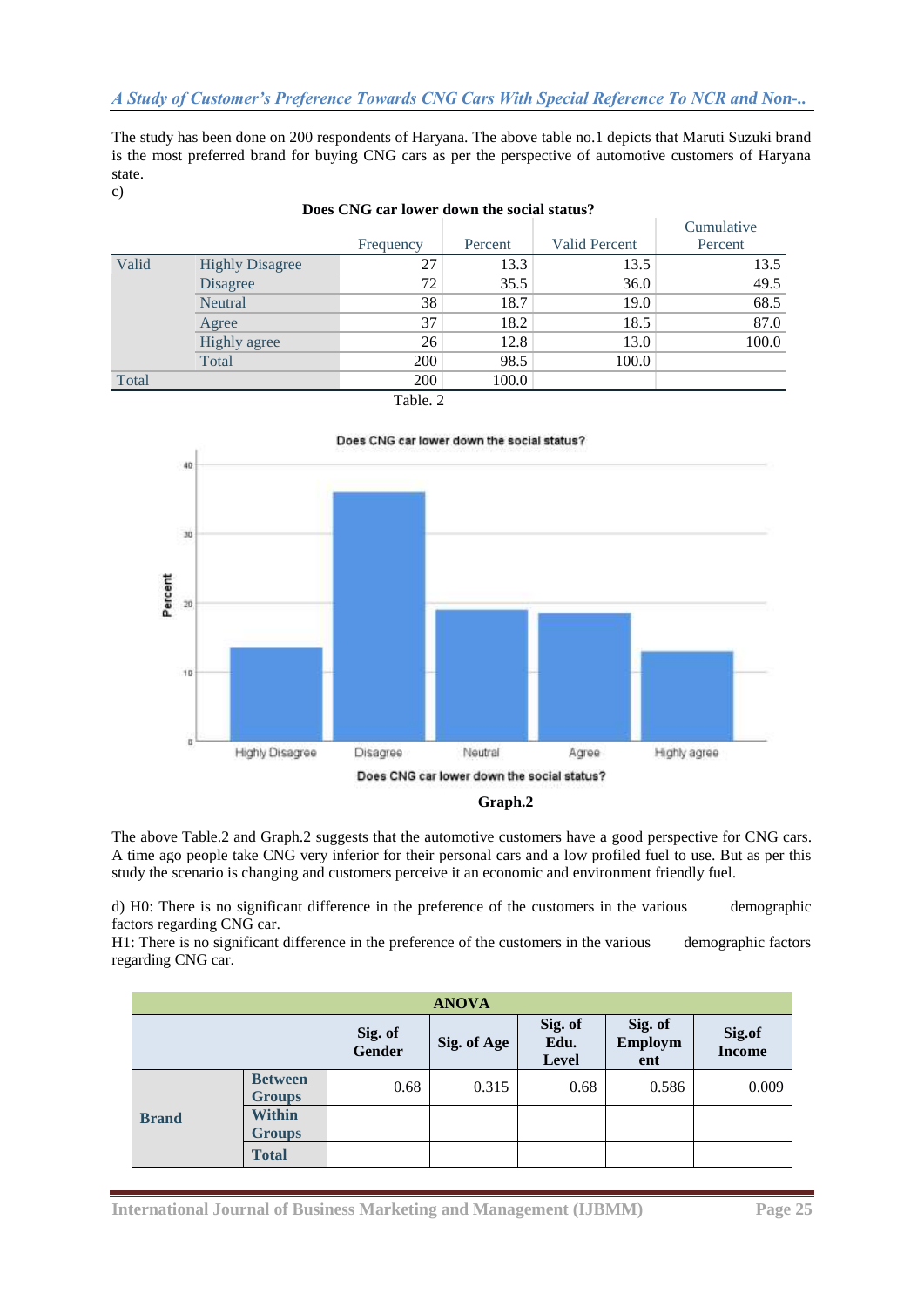| <b>Price</b>          | <b>Between</b><br><b>Groups</b> | 0.921 | 0.376 | 0.921 | 0.104 | 0.647 |
|-----------------------|---------------------------------|-------|-------|-------|-------|-------|
|                       | <b>Within</b>                   |       |       |       |       |       |
|                       | <b>Groups</b>                   |       |       |       |       |       |
|                       | <b>Total</b>                    |       |       |       |       |       |
|                       | <b>Between</b>                  | 0.941 | 0.922 | 0.941 | 0.063 | 0.001 |
|                       | <b>Groups</b>                   |       |       |       |       |       |
| <b>Safety</b>         | <b>Within</b>                   |       |       |       |       |       |
|                       | <b>Groups</b>                   |       |       |       |       |       |
|                       | <b>Total</b>                    |       |       |       |       |       |
|                       | <b>Between</b>                  | 0.573 | 0.94  | 0.573 | 0.714 | .000  |
|                       | <b>Groups</b>                   |       |       |       |       |       |
| <b>Speed</b>          | <b>Within</b>                   |       |       |       |       |       |
|                       | <b>Groups</b>                   |       |       |       |       |       |
|                       | <b>Total</b>                    |       |       |       |       |       |
|                       | <b>Between</b>                  | 0.948 | 0.133 | 0.948 | 0.942 | 0.178 |
|                       | <b>Groups</b>                   |       |       |       |       |       |
| <b>Performance</b>    | <b>Within</b><br><b>Groups</b>  |       |       |       |       |       |
|                       |                                 |       |       |       |       |       |
|                       | <b>Total</b>                    |       |       |       |       |       |
|                       | <b>Between</b>                  | 0.77  | 0.847 | 0.77  | 0.259 | 0.267 |
| <b>Advance</b>        | <b>Groups</b><br><b>Within</b>  |       |       |       |       |       |
| <b>Technology</b>     | <b>Groups</b>                   |       |       |       |       |       |
|                       | <b>Total</b>                    |       |       |       |       |       |
|                       |                                 |       |       |       |       |       |
|                       | <b>Between</b>                  | 0.32  | 0.206 | 0.32  | .000  | 0.211 |
|                       | <b>Groups</b><br><b>Within</b>  |       |       |       |       |       |
| <b>Colour</b>         | <b>Groups</b>                   |       |       |       |       |       |
|                       | <b>Total</b>                    |       |       |       |       |       |
|                       | <b>Between</b>                  |       |       |       |       |       |
|                       | <b>Groups</b>                   | 0.148 | 0.712 | 0.148 | 0.591 | .000  |
| <b>Size</b>           | <b>Within</b>                   |       |       |       |       |       |
|                       | <b>Groups</b>                   |       |       |       |       |       |
|                       | <b>Total</b>                    |       |       |       |       |       |
|                       | <b>Between</b>                  |       |       |       |       |       |
|                       | <b>Groups</b>                   | 0.19  | 0.723 | 0.19  | 0.447 | 0.66  |
| <b>Factory fitted</b> | <b>Within</b>                   |       |       |       |       |       |
| <b>CNG</b>            | <b>Groups</b>                   |       |       |       |       |       |
|                       | <b>Total</b>                    |       |       |       |       |       |
|                       | <b>Between</b>                  |       |       |       |       |       |
| <b>Interior and</b>   | <b>Groups</b>                   | 0.814 | 0.733 | 0.814 | 0.25  | 0.939 |
| <b>Exterior</b>       | <b>Within</b>                   |       |       |       |       |       |
| design                | <b>Groups</b>                   |       |       |       |       |       |
|                       | <b>Total</b>                    |       |       |       |       |       |
|                       | <b>Between</b>                  |       |       |       |       |       |
|                       | <b>Groups</b>                   | 0.296 | 0.947 | 0.296 | 0.95  | .000  |
| <b>Resale value</b>   | <b>Within</b>                   |       |       |       |       |       |
|                       | <b>Groups</b>                   |       |       |       |       |       |
|                       | <b>Total</b>                    |       |       |       |       |       |
|                       | <b>Between</b>                  | 0.065 | 0.337 | 0.065 | 0.385 | 0.016 |
| <b>Mileage</b>        | <b>Groups</b>                   |       |       |       |       |       |
|                       | <b>Within</b>                   |       |       |       |       |       |
|                       | <b>Groups</b>                   |       |       |       |       |       |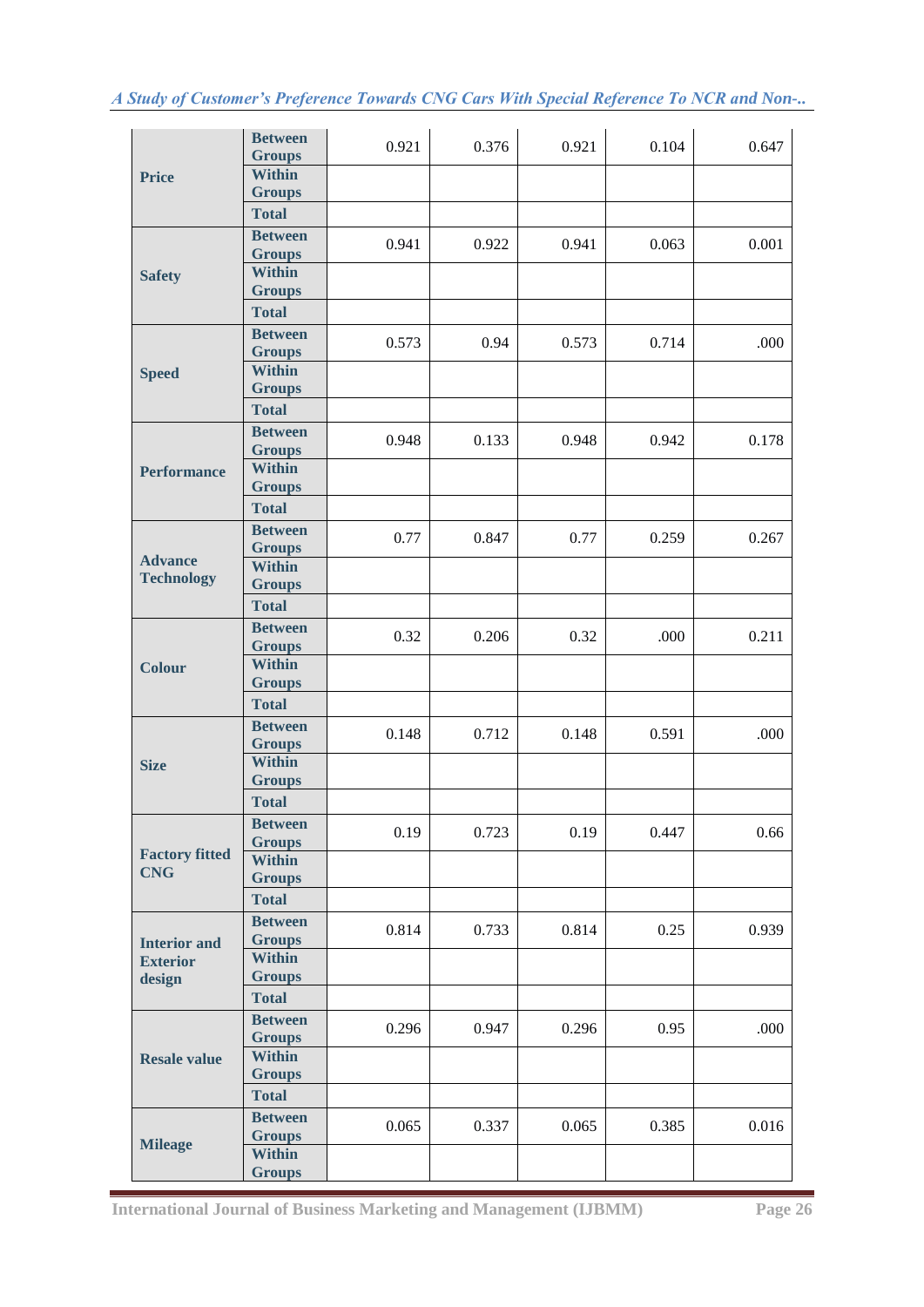|                                               | <b>Total</b>                    |       |       |       |       |       |
|-----------------------------------------------|---------------------------------|-------|-------|-------|-------|-------|
|                                               | <b>Between</b><br><b>Groups</b> | 0.992 | 0.291 | 0.992 | 0.574 | 0.322 |
| <b>High Boot</b><br><b>Space</b>              | <b>Within</b><br><b>Groups</b>  |       |       |       |       |       |
|                                               | <b>Total</b>                    |       |       |       |       |       |
|                                               | <b>Between</b><br><b>Groups</b> | 0.923 | 0.401 | 0.923 | 0.142 | 0.583 |
| <b>After sales</b><br>service                 | <b>Within</b><br><b>Groups</b>  |       |       |       |       |       |
|                                               | <b>Total</b>                    |       |       |       |       |       |
|                                               | <b>Between</b><br><b>Groups</b> | 0.109 | 0.86  | 0.109 | 0.766 | 0.218 |
| <b>Availability of</b><br><b>CNG</b> cars     | <b>Within</b><br><b>Groups</b>  |       |       |       |       |       |
|                                               | <b>Total</b>                    |       |       |       |       |       |
|                                               | <b>Between</b><br><b>Groups</b> | 0.332 | 0.246 | 0.332 | 0.874 | 0.118 |
| <b>Environment</b><br>friendly                | <b>Within</b><br><b>Groups</b>  |       |       |       |       |       |
|                                               | <b>Total</b>                    |       |       |       |       |       |
|                                               | <b>Between</b><br><b>Groups</b> | 0.931 | 0.318 | 0.931 | 0.253 | 0.378 |
| <b>Availability of</b><br><b>CNG</b> stations | <b>Within</b><br><b>Groups</b>  |       |       |       |       |       |
|                                               | <b>Total</b>                    |       |       |       |       |       |
|                                               | <b>Between</b><br><b>Groups</b> | 0.958 | 0.872 | 0.958 | 0.589 | 0.001 |
| More life of<br><b>CNG</b> car                | <b>Within</b><br><b>Groups</b>  |       |       |       |       |       |
|                                               | <b>Total</b>                    |       |       |       |       |       |
| Low                                           | <b>Between</b><br><b>Groups</b> | 0.654 | 0.555 | 0.654 | 0.688 | 0.878 |
| maintenance<br>cost                           | <b>Within</b><br><b>Groups</b>  |       |       |       |       |       |
|                                               | <b>Total</b>                    |       |       |       |       |       |
|                                               | <b>Between</b><br><b>Groups</b> | 0.333 | 0.141 | 0.333 | 0.364 | 0.127 |
| <b>Sustainability</b><br>of Engine            | <b>Within</b><br><b>Groups</b>  |       |       |       |       |       |
|                                               | <b>Total</b>                    |       |       |       |       |       |

Table.3

In the above table.3, One-way ANOVA is applied to study the relation between demographic factors of automotive factors and preferred attributes of CNG cars. It has been seen that all values of "Gender", "Age", "Education", "Employment status" and "Annual Income" are more than .05. Hence, null hypothesis is accepted that there is no significant difference in the preferences of these demographic factors regarding CNG cars. Gender, age and education consider all the attributes of CNG cars important. But in Employment status, Colour attribute has .000 value which is less than significant value .05. Hence null hypothesis is rejected in this case and it can be said that there is a significant difference in the preferences of different Employment levels in regard of colour of CNG cars. Similarly "Annual Income" shows .000, .000, .000, .001 values with respect to speed, size, resale value and more life of CNG cars which is less than .05. Therefore, null hypothesis has been rejected and it can be said that customers of different income levels have different perspective for speed, size, resale value and life of CNG car. Safety, factory fitted CNG, interior and exterior design, mileage, boot space,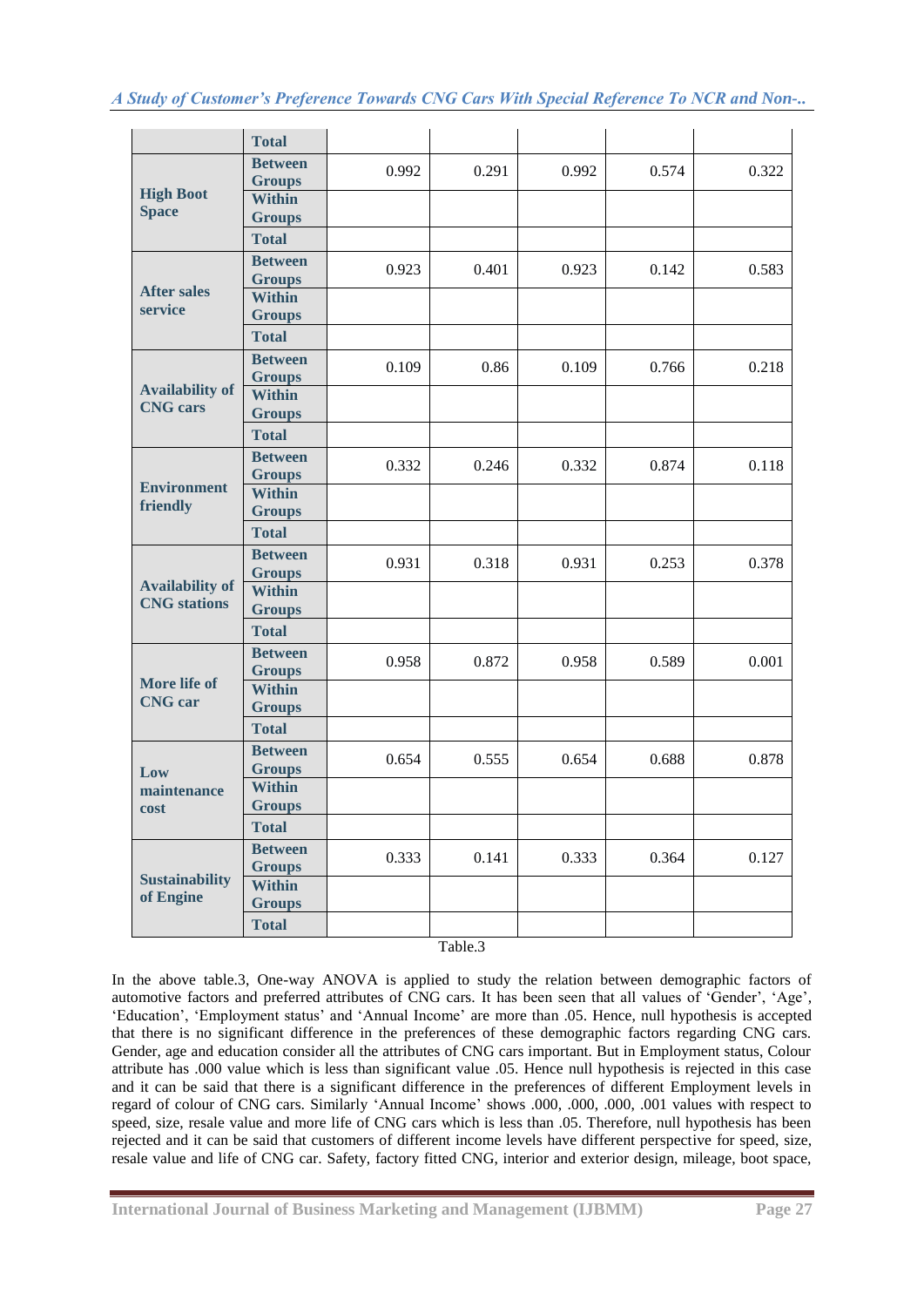after sales service, availability of CNG cars and filling stations, engine sustainability, environment friendly are the most preferred attributes for CNG car as per this study.s

e) H0: There is no significant difference in the preference of the customers in NCR and Non-NCR areas regarding CNG car.

H1: There is no significant difference in the preference of the customers in NCR and Non-NCR areas regarding CNG car.

| <b>Descriptives</b>                 |                    |     |             |                          |                      |                       |                                                                            |                |                 |
|-------------------------------------|--------------------|-----|-------------|--------------------------|----------------------|-----------------------|----------------------------------------------------------------------------|----------------|-----------------|
|                                     |                    | N   | <b>Mean</b> | Std.<br><b>Deviation</b> | Std.<br><b>Error</b> | Lower<br><b>Bound</b> | 95% Confidence<br><b>Interval for Mean</b><br><b>Upper</b><br><b>Bound</b> | <b>Minimum</b> | <b>Maximum</b>  |
|                                     | <b>NCR</b>         | 100 | 3.28        | 1.334                    | 0.133                | 3.02                  | 3.54                                                                       | $\mathbf{1}$   | 5               |
| <b>Brand</b>                        | NON-<br><b>NCR</b> | 100 | 2.7         | 1.307                    | 0.131                | 2.44                  | 2.96                                                                       | $\mathbf{1}$   | 5               |
|                                     | Total              | 200 | 2.99        | 1.349                    | 0.095                | 2.8                   | 3.18                                                                       | $\mathbf 1$    | 5               |
|                                     | <b>NCR</b>         | 100 | 4.25        | 1.201                    | 0.12                 | 4.01                  | 4.49                                                                       | $\mathbf{1}$   | 5               |
| <b>Price</b>                        | NON-<br><b>NCR</b> | 100 | 3.89        | 1.428                    | 0.143                | 3.61                  | 4.17                                                                       | $\mathbf{1}$   | 5               |
|                                     | Total              | 200 | 4.07        | 1.328                    | 0.094                | 3.88                  | 4.26                                                                       | $\mathbf{1}$   | 5               |
|                                     | <b>NCR</b>         | 100 | 4.38        | 1.196                    | 0.12                 | 4.14                  | 4.62                                                                       | $\mathbf{1}$   | $\mathfrak s$   |
| <b>Safety</b>                       | NON-<br><b>NCR</b> | 100 | 4.05        | 1.29                     | 0.129                | 3.79                  | 4.31                                                                       | $\mathbf{1}$   | 5               |
|                                     | Total              | 200 | 4.22        | 1.252                    | 0.089                | 4.04                  | 4.39                                                                       | $\mathbf{1}$   | 5               |
|                                     | <b>NCR</b>         | 100 | 3.47        | 1.352                    | 0.135                | 3.2                   | 3.74                                                                       | $\mathbf{1}$   | 5               |
| <b>Speed</b>                        | NON-<br><b>NCR</b> | 100 | 3.29        | 1.387                    | 0.139                | 3.01                  | 3.57                                                                       | $\mathbf{1}$   | 5               |
|                                     | <b>Total</b>       | 200 | 3.38        | 1.369                    | 0.097                | 3.19                  | 3.57                                                                       | $\mathbf{1}$   | 5               |
|                                     | <b>NCR</b>         | 100 | 4.33        | 0.975                    | 0.097                | 4.14                  | 4.52                                                                       | $\mathbf{1}$   | 5               |
| <b>Performance</b>                  | NON-<br><b>NCR</b> | 100 | 3.8         | 1.407                    | 0.141                | 3.52                  | 4.08                                                                       | $\mathbf{1}$   | 5               |
|                                     | <b>Total</b>       | 200 | 4.07        | 1.236                    | 0.087                | 3.89                  | 4.24                                                                       | $\mathbf{1}$   | 5               |
|                                     | <b>NCR</b>         | 100 | 3.79        | 1.183                    | 0.118                | 3.56                  | 4.02                                                                       | $\mathbf 1$    | 5               |
| <b>Advance</b><br><b>Technology</b> | NON-<br><b>NCR</b> | 100 | 3.43        | 1.335                    | 0.134                | 3.17                  | 3.69                                                                       | $\mathbf{1}$   | 5               |
|                                     | Total              | 200 | 3.61        | 1.271                    | 0.09                 | 3.43                  | 3.79                                                                       | $\mathbf{1}$   | 5               |
|                                     | <b>NCR</b>         | 100 | 3.21        | 1.365                    | 0.137                | 2.94                  | 3.48                                                                       | $\mathbf{1}$   | 5               |
| <b>Colour</b>                       | NON-<br><b>NCR</b> | 100 | 3.16        | 1.405                    | 0.141                | 2.88                  | 3.44                                                                       | $\mathbf{1}$   | 5               |
|                                     | <b>Total</b>       | 200 | 3.19        | 1.382                    | 0.098                | 2.99                  | 3.38                                                                       | $\mathbf{1}$   | $\mathfrak s$   |
|                                     | <b>NCR</b>         | 100 | 3.67        | 1.295                    | 0.13                 | 3.41                  | 3.93                                                                       | $\mathbf{1}$   | 5               |
| <b>Size</b>                         | NON-<br><b>NCR</b> | 100 | 3.43        | 1.402                    | 0.14                 | 3.15                  | 3.71                                                                       | $\mathbf{1}$   | 5               |
|                                     | Total              | 200 | 3.55        | 1.352                    | 0.096                | 3.36                  | 3.74                                                                       | $\mathbf{1}$   | 5               |
|                                     | <b>NCR</b>         | 100 | 4.26        | 1.236                    | 0.124                | 4.01                  | 4.51                                                                       | $\mathbf{1}$   | 5               |
| <b>Factory fitted</b><br><b>CNG</b> | NON-<br><b>NCR</b> | 100 | 3.98        | 1.435                    | 0.144                | 3.7                   | 4.26                                                                       | $\mathbf{1}$   | 5               |
|                                     | Total              | 200 | 4.12        | 1.343                    | 0.095                | 3.93                  | 4.31                                                                       | $\mathbf{1}$   | 5               |
| <b>Interior and</b>                 | <b>NCR</b>         | 100 | 4.14        | 1.189                    | 0.119                | 3.9                   | 4.38                                                                       | $\mathbf{1}$   | $5\overline{)}$ |
| <b>Exterior</b><br>design           | NON-<br><b>NCR</b> | 100 | 4.03        | 3.243                    | 0.324                | 3.39                  | 4.67                                                                       | $\mathbf{1}$   | 33              |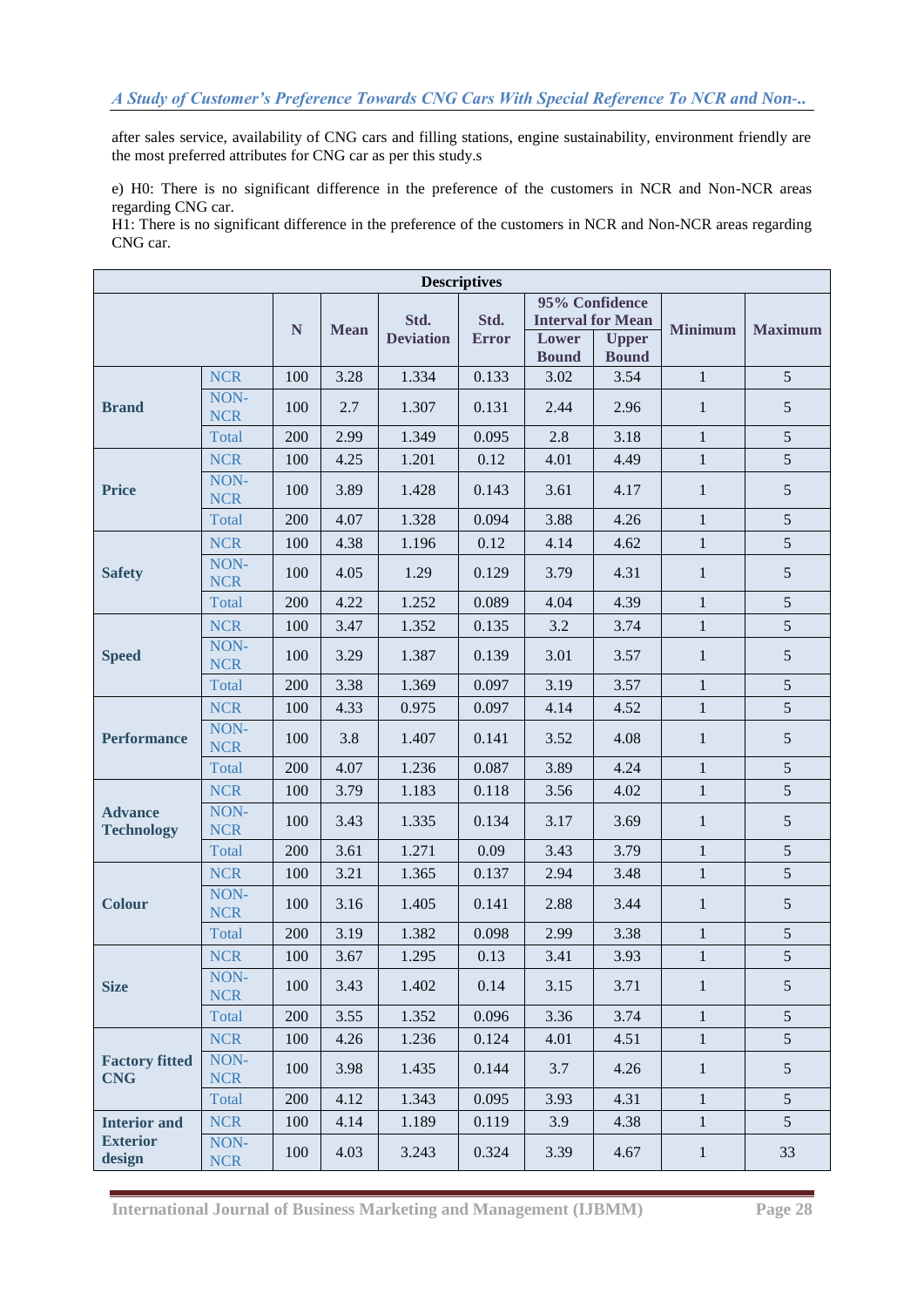|                                    | <b>Total</b>       | 200 | 4.09 | 2.437        | 0.172 | 3.75           | 4.42 | $\mathbf{1}$ | 33              |
|------------------------------------|--------------------|-----|------|--------------|-------|----------------|------|--------------|-----------------|
|                                    | <b>NCR</b>         | 100 | 3.44 | 1.5          | 0.15  | 3.14           | 3.74 | $\mathbf{1}$ | 5               |
| <b>Resale value</b>                | NON-<br><b>NCR</b> | 100 | 3.7  | 1.453        | 0.145 | 3.41           | 3.99 | $\mathbf{1}$ | $\mathfrak{S}$  |
|                                    | Total              | 200 | 3.57 | 1.479        | 0.105 | 3.36           | 3.78 | $\mathbf{1}$ | $\mathfrak{S}$  |
|                                    | <b>NCR</b>         | 100 | 4.46 | 0.979        | 0.098 | 4.27           | 4.65 | $\mathbf{1}$ | 5               |
| <b>Mileage</b>                     | NON-<br><b>NCR</b> | 100 | 4.4  | 1.128        | 0.113 | 4.18           | 4.62 | $\mathbf{1}$ | $\mathfrak{S}$  |
|                                    | Total              | 200 | 4.43 | 1.054        | 0.075 | 4.28           | 4.58 | $\mathbf{1}$ | $\sqrt{5}$      |
|                                    | <b>NCR</b>         | 100 | 4.24 | 1.138        | 0.114 | 4.01           | 4.47 | $\mathbf{1}$ | $\sqrt{5}$      |
| <b>High Boot</b><br><b>Space</b>   | NON-<br><b>NCR</b> | 100 | 3.67 | 1.429        | 0.143 | 3.39           | 3.95 | $\mathbf{1}$ | 5               |
|                                    | Total              | 200 | 3.96 | 1.32         | 0.093 | 3.77           | 4.14 | $\mathbf{1}$ | $\sqrt{5}$      |
|                                    | <b>NCR</b>         | 100 | 4.56 | 0.914        | 0.091 | 4.38           | 4.74 | $\mathbf{1}$ | 5               |
| <b>After sales</b><br>service      | NON-<br><b>NCR</b> | 100 | 4.02 | 1.295        | 0.129 | 3.76           | 4.28 | $\mathbf{1}$ | 5               |
|                                    | Total              | 200 | 4.29 | 1.15         | 0.081 | 4.13           | 4.45 | $\mathbf{1}$ | 5               |
|                                    | <b>NCR</b>         | 100 | 4.57 | 0.891        | 0.089 | 4.39           | 4.75 | $\mathbf{1}$ | 5               |
| <b>Availability</b><br>of CNG cars | NON-<br><b>NCR</b> | 100 | 4.6  | 0.943        | 0.094 | 4.41           | 4.79 | $\mathbf{1}$ | 5               |
|                                    | Total              | 200 | 4.59 | 0.915        | 0.065 | 4.46           | 4.71 | $\mathbf{1}$ | 5               |
|                                    | <b>NCR</b>         | 100 | 4.28 | 1.055        | 0.105 | 4.07           | 4.49 | $\mathbf{1}$ | 5               |
| <b>Environment</b><br>friendly     | NON-<br><b>NCR</b> | 100 | 3.97 | 1.381        | 0.138 | 3.7            | 4.24 | $\mathbf{1}$ | 5               |
|                                    | Total              | 200 | 4.13 | 1.236        | 0.087 | 3.95           | 4.3  | $\mathbf{1}$ | 5               |
| <b>Availability</b>                | <b>NCR</b>         | 100 | 4.5  | $\mathbf{1}$ | 0.1   | 4.3            | 4.7  | $\mathbf{1}$ | $\mathfrak{S}$  |
| of CNG<br>stations                 | NON-<br><b>NCR</b> | 100 | 4.22 | 1.16         | 0.116 | 3.99           | 4.45 | $\mathbf{1}$ | 5               |
|                                    | Total              | 200 | 4.36 | 1.089        | 0.077 | 4.21           | 4.51 | $\mathbf{1}$ | 5               |
|                                    | <b>NCR</b>         | 100 | 4.22 | 1.26         | 0.126 | 3.97           | 4.47 | $\mathbf{1}$ | 5               |
| More life of<br><b>CNG</b> car     | NON-<br><b>NCR</b> | 100 | 3.98 | 1.392        | 0.139 | 3.7            | 4.26 | $\mathbf{1}$ | $\mathfrak{S}$  |
|                                    | Total              | 200 | 4.1  | 1.33         | 0.094 | 3.91           | 4.29 | $\mathbf{1}$ | 5               |
| Low                                | <b>NCR</b>         | 100 | 4.52 | 1.03         | 0.103 | 4.32           | 4.72 | 1            | 5               |
| maintenance<br>cost                | NON-<br><b>NCR</b> | 100 | 4.01 | 1.33         | 0.133 | 3.75           | 4.27 | $\mathbf{1}$ | 5               |
|                                    | Total              | 200 | 4.26 | 1.213        | 0.086 | 4.1            | 4.43 | $\mathbf{1}$ | 5               |
|                                    | <b>NCR</b>         | 100 | 4.34 | 1.085        | 0.108 | 4.12           | 4.56 | $\mathbf{1}$ | 5               |
| <b>Sustainability</b><br>of Engine | NON-<br><b>NCR</b> | 100 | 4.01 | 1.439        | 0.144 | 3.72           | 4.3  | $\mathbf{1}$ | $5\overline{)}$ |
|                                    | Total              | 200 | 4.18 | 1.282        | 0.091 | $\overline{4}$ | 4.35 | $\mathbf{1}$ | 5               |

## Table.4

| <b>ANOVA</b> |                                 |        |                              |       |       |       |  |  |  |
|--------------|---------------------------------|--------|------------------------------|-------|-------|-------|--|--|--|
|              | Sum of<br><b>Squares</b>        | df     | <b>Mean</b><br><b>Square</b> | Ð     | Sig.  |       |  |  |  |
|              | <b>Between</b><br><b>Groups</b> | 16.82  |                              | 16.82 | 9.649 | 0.002 |  |  |  |
| <b>Brand</b> | <b>Within</b><br><b>Groups</b>  | 345.16 | 198                          | 1.743 |       |       |  |  |  |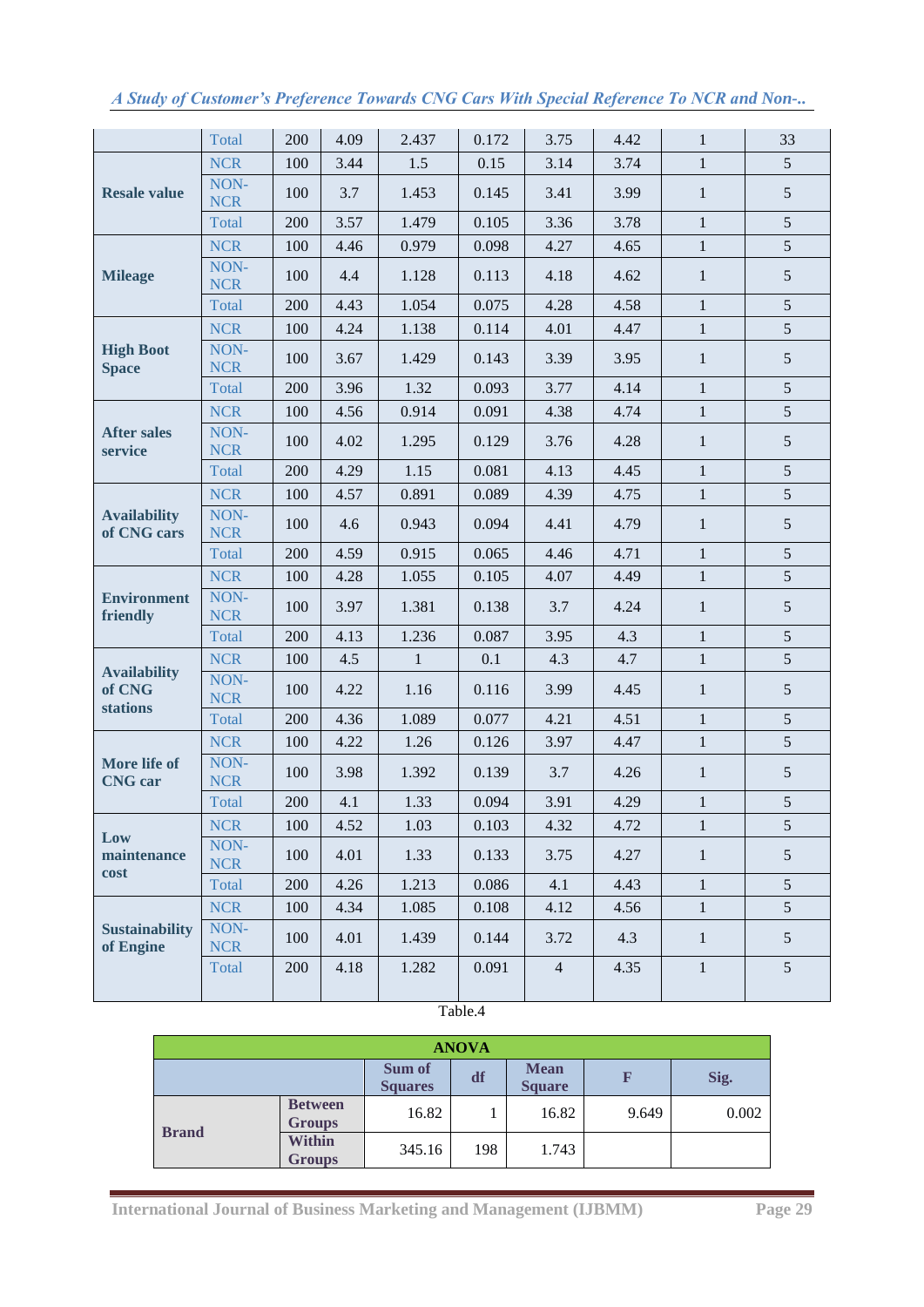|                        | <b>Total</b>                    | 361.98   | 199          |        |       |       |
|------------------------|---------------------------------|----------|--------------|--------|-------|-------|
|                        | <b>Between</b><br><b>Groups</b> | 6.48     | $\mathbf{1}$ | 6.48   | 3.724 | 0.055 |
| <b>Price</b>           | <b>Within</b><br><b>Groups</b>  | 344.54   | 198          | 1.74   |       |       |
|                        | <b>Total</b>                    | 351.02   | 199          |        |       |       |
|                        | <b>Between</b><br><b>Groups</b> | 5.445    | $\mathbf{1}$ | 5.445  | 3.52  | 0.062 |
| <b>Safety</b>          | <b>Within</b><br><b>Groups</b>  | 306.31   | 198          | 1.547  |       |       |
|                        | <b>Total</b>                    | 311.755  | 199          |        |       |       |
|                        | <b>Between</b><br><b>Groups</b> | 1.62     | $\mathbf{1}$ | 1.62   | 0.863 | 0.354 |
| <b>Speed</b>           | <b>Within</b><br><b>Groups</b>  | 371.5    | 198          | 1.876  |       |       |
|                        | <b>Total</b>                    | 373.12   | 199          |        |       |       |
|                        | <b>Between</b><br><b>Groups</b> | 14.045   | $\mathbf{1}$ | 14.045 | 9.586 | 0.002 |
| <b>Performance</b>     | <b>Within</b><br><b>Groups</b>  | 290.11   | 198          | 1.465  |       |       |
|                        | <b>Total</b>                    | 304.155  | 199          |        |       |       |
| <b>Advance</b>         | <b>Between</b><br><b>Groups</b> | 6.48     | $\mathbf{1}$ | 6.48   | 4.072 | 0.045 |
| <b>Technology</b>      | <b>Within</b><br><b>Groups</b>  | 315.1    | 198          | 1.591  |       |       |
|                        | <b>Total</b>                    | 321.58   | 199          |        |       |       |
|                        | <b>Between</b><br><b>Groups</b> | 0.125    | $\mathbf{1}$ | 0.125  | 0.065 | 0.799 |
| <b>Colour</b>          | <b>Within</b><br><b>Groups</b>  | 380.03   | 198          | 1.919  |       |       |
|                        | <b>Total</b>                    | 380.155  | 199          |        |       |       |
|                        | <b>Between</b><br><b>Groups</b> | 2.88     | $\mathbf{1}$ | 2.88   | 1.581 | 0.21  |
| <b>Size</b>            | <b>Within</b><br><b>Groups</b>  | 360.62   | 198          | 1.821  |       |       |
|                        | <b>Total</b>                    | 363.5    | 199          |        |       |       |
| <b>Factory fitted</b>  | <b>Between</b><br><b>Groups</b> | 3.92     | $\mathbf{1}$ | 3.92   | 2.185 | 0.141 |
| <b>CNG</b>             | <b>Within</b><br><b>Groups</b>  | 355.2    | 198          | 1.794  |       |       |
|                        | <b>Total</b>                    | 359.12   | 199          |        |       |       |
| <b>Interior and</b>    | <b>Between</b><br><b>Groups</b> | 0.605    | $\mathbf{1}$ | 0.605  | 0.101 | 0.75  |
| <b>Exterior design</b> | Within<br><b>Groups</b>         | 1180.95  | 198          | 5.964  |       |       |
|                        | <b>Total</b>                    | 1181.555 | 199          |        |       |       |
|                        | <b>Between</b><br><b>Groups</b> | 3.38     | 1            | 3.38   | 1.55  | 0.215 |
| <b>Resale value</b>    | Within<br><b>Groups</b>         | 431.64   | 198          | 2.18   |       |       |
|                        | <b>Total</b>                    | 435.02   | 199          |        |       |       |
| <b>Mileage</b>         | <b>Between</b><br><b>Groups</b> | 0.18     | $\mathbf{1}$ | 0.18   | 0.161 | 0.688 |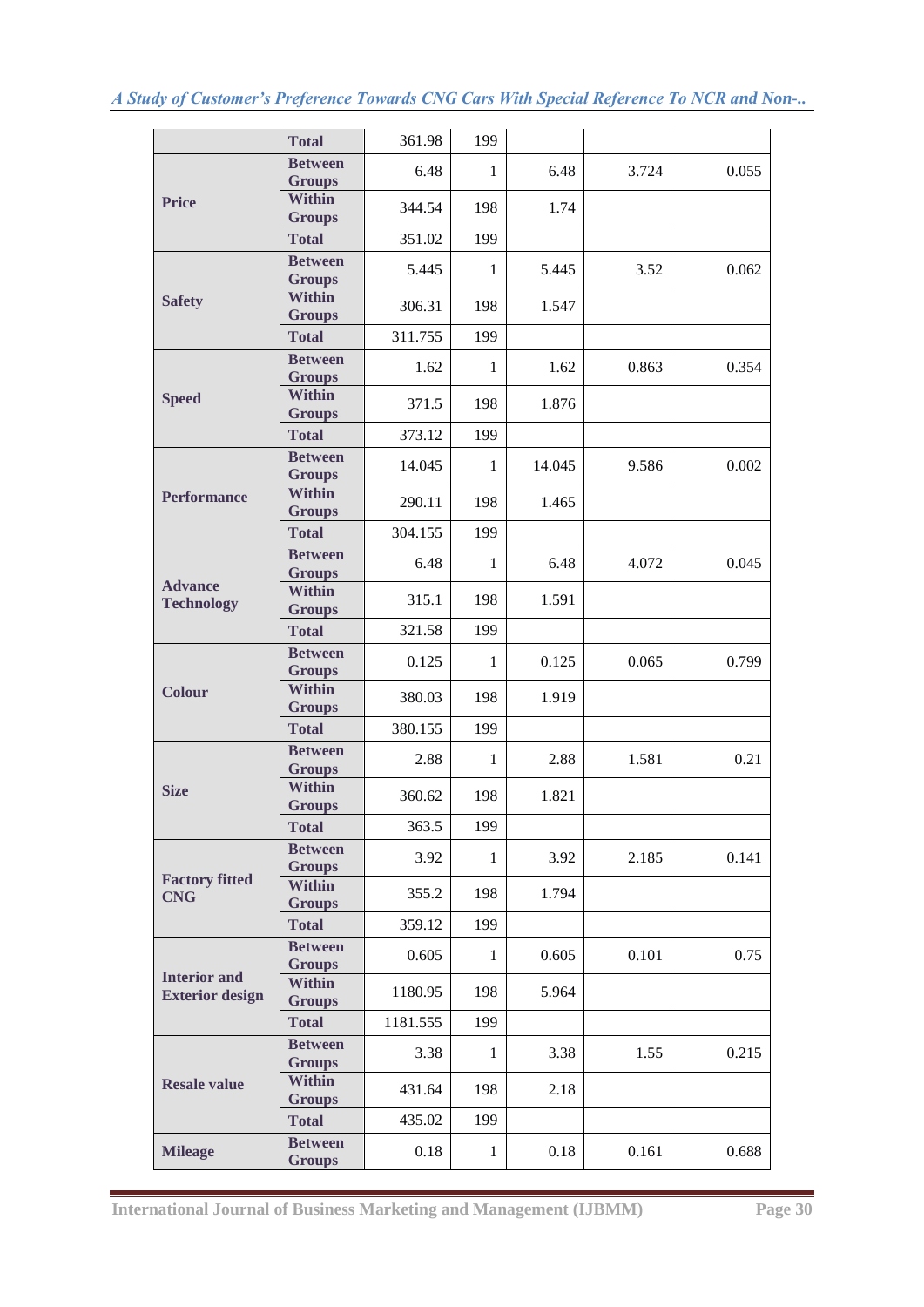|                                               | <b>Within</b><br><b>Groups</b>  | 220.84  | 198                      | 1.115  |        |       |
|-----------------------------------------------|---------------------------------|---------|--------------------------|--------|--------|-------|
|                                               | <b>Total</b>                    | 221.02  | 199                      |        |        |       |
|                                               | <b>Between</b><br><b>Groups</b> | 16.245  | $\mathbf{1}$             | 16.245 | 9.737  | 0.002 |
| <b>High Boot</b><br><b>Space</b>              | <b>Within</b><br><b>Groups</b>  | 330.35  | 198                      | 1.668  |        |       |
|                                               | <b>Total</b>                    | 346.595 | 199                      |        |        |       |
|                                               | <b>Between</b><br><b>Groups</b> | 14.58   | $\mathbf{1}$             | 14.58  | 11.612 | 0.001 |
| <b>After sales</b><br>service                 | <b>Within</b><br><b>Groups</b>  | 248.6   | 198                      | 1.256  |        |       |
|                                               | <b>Total</b>                    | 263.18  | 199                      |        |        |       |
|                                               | <b>Between</b><br><b>Groups</b> | 0.045   | $\mathbf{1}$             | 0.045  | 0.054  | 0.817 |
| <b>Availability of</b><br><b>CNG</b> cars     | <b>Within</b><br><b>Groups</b>  | 166.51  | 198                      | 0.841  |        |       |
|                                               | <b>Total</b>                    | 166.555 | 199                      |        |        |       |
|                                               | <b>Between</b><br><b>Groups</b> | 4.805   | $\mathbf{1}$             | 4.805  | 3.181  | 0.076 |
| <b>Environment</b><br>friendly                | <b>Within</b><br><b>Groups</b>  | 299.07  | 198                      | 1.51   |        |       |
|                                               | <b>Total</b>                    | 303.875 | 199                      |        |        |       |
|                                               | <b>Between</b><br><b>Groups</b> | 3.92    | $\mathbf{1}$             | 3.92   | 3.343  | 0.069 |
| <b>Availability of</b><br><b>CNG</b> stations | <b>Within</b><br><b>Groups</b>  | 232.16  | 198                      | 1.173  |        |       |
|                                               | <b>Total</b>                    | 236.08  | 199                      |        |        |       |
|                                               | <b>Between</b><br><b>Groups</b> | 2.88    | $\mathbf{1}$             | 2.88   | 1.633  | 0.203 |
| More life of<br><b>CNG</b> car                | <b>Within</b><br><b>Groups</b>  | 349.12  | 198                      | 1.763  |        |       |
|                                               | <b>Total</b>                    | 352     | 199                      |        |        |       |
| Low                                           | <b>Between</b><br><b>Groups</b> | 13.005  | 1                        | 13.005 | 9.198  | 0.003 |
| maintenance<br>cost                           | Within<br><b>Groups</b>         | 279.95  | 198                      | 1.414  |        |       |
|                                               | <b>Total</b>                    | 292.955 | 199                      |        |        |       |
|                                               | <b>Between</b><br><b>Groups</b> | 5.445   | 1                        | 5.445  | 3.354  | 0.069 |
| <b>Sustainability of</b><br><b>Engine</b>     | Within<br><b>Groups</b>         | 321.43  | 198                      | 1.623  |        |       |
|                                               | <b>Total</b>                    | 326.875 | 199<br>$T_0 h l_0 \zeta$ |        |        |       |

Table.5

In table.5 the significant value of brand, performance, high boot space, after sale service and low maintenance attributes is less than .05 value. Hence null hypothesis is rejected for these attributes and it can be said that there is a significant difference in the preferences of NCR and Non-NCR in respect of brand, performance, high boot space, after sale service and low maintenance.

## **VI. CONCLUSION**

From this study it is to be concluded that CNG car is going to be a booster in automobile industry. We know that the future is electric car but it is not affordable by all customers who want to buy an alternate fuel car. It still needs infrastructure to grow more. The majority of customers are buying small hatchbacks and cheap cars. So, CNG car is the best option for these customers.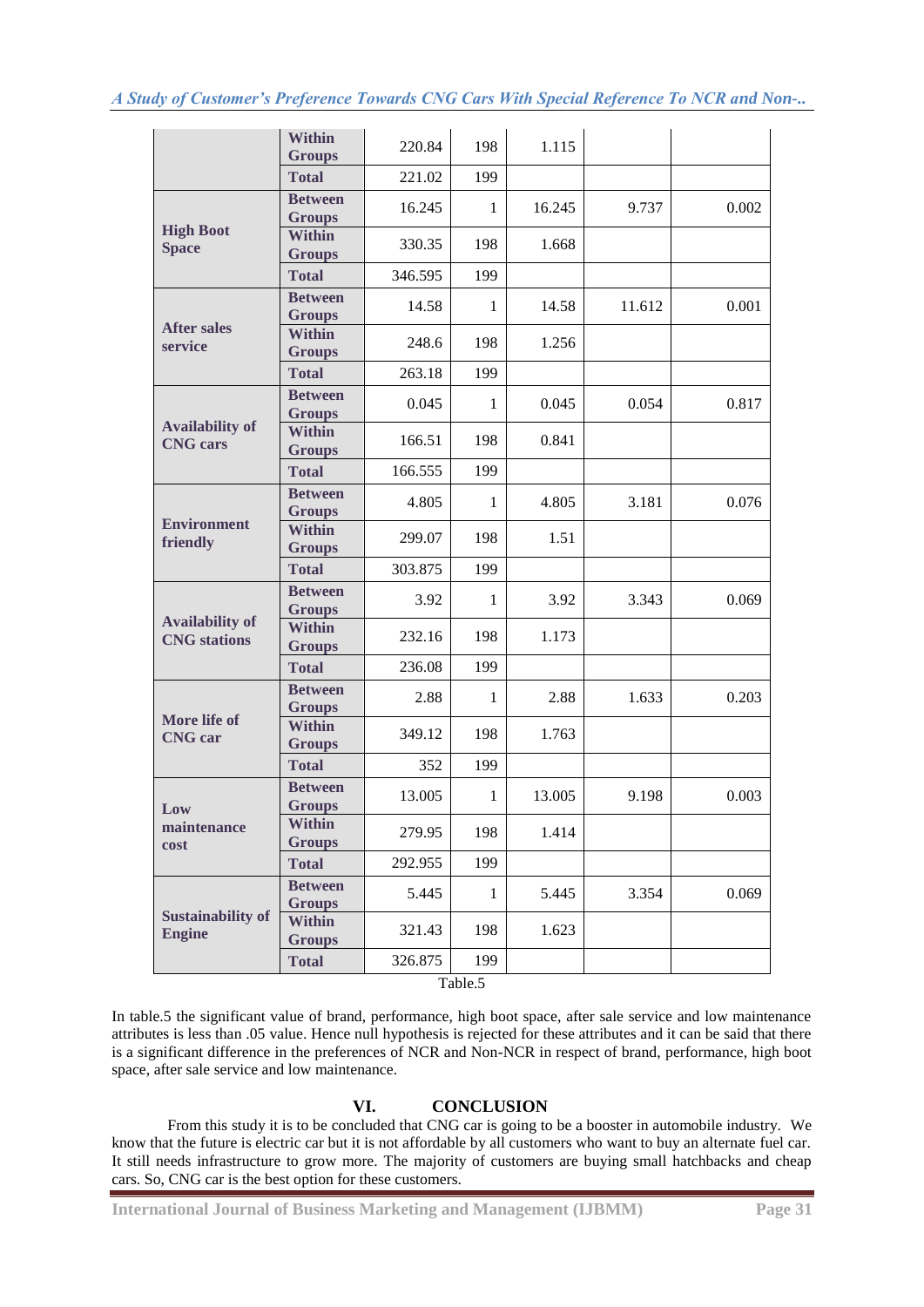#### **VII. Suggestions**

It has been long time that CNG is used as an alternative fuel in transportation but it is never used upto the mark. Every time when petrol prices rise up, the CNG gained popularity but after some time people again move on to the conventional fuels. The CNG is again gaining popularity and people have started to fit CNG kits in their cars means social stigma is also vanishing at a good speed. People are becoming more friendly with CNG cars. The government should focus more on the availability of CNG fuel stations so that it could be easy for CNG car users to get the fuel at needed time. It is also a matter of benefit that if CNG get finished in the car you can run the car with other liquid fuel at the same time. The companies need to focus more on the technology and design of the CNG cars. The CNG tank can be fitted below the beneath the boot so that boot space cannot be occupied. So, it is suggested that government should introduce incentives for CNG cars and automobile companies should focus on the research and development side of the CNG cars.

#### **REFERENCES & bibliography**

- [1]. Achtnicht, M., Buhler, G., Hermeling, C. (2012). The impact of fuel availability on demand for alternative fuel vehicles. *Transportation Research Part D: Transport and Environment*, 17(3), 262- 269.
- [2]. Aslam, M. U. et al. (2006). An experimental investigation of CNG as an alternative of technoeconomic vehicle attributed in Germany. *Journal of consumer behaviour an international research review*, 2021, 1-2.
- [3]. Brown, J., Light, C., Gaza, G. M. (2010). Attitude towards European, Japanese and US cars, *European Journal of Marketing*, 4, 91-100.
- [4]. Bunch, D.S. et al. (1993). Demand for clean fuel vehicles in California: A discrete choice stated preference pilot project. *Transportation Research Part A: Policy and Practice*, 27(3), 237-253.
- [5]. Chala, T. G., Aziz, A.R., Hagos, F.Y. (2018). Natural Gas Engine Technologies: Challenges and Energy Sustainability Issues. *Energies*, 2018(11), 1-44.
- [6]. Chauhan, B. S. and Cho. H.M (2010). A study on experiment of CNG as a clean fuel for automobiles in Korea. *Journal for Korean Society for Atmospheric Environment*, 5(2010), 469-474.
- [7]. Choudhury, K., Mishra, B.B., and Mohanty, P.K. (2018). An empirical study of car selection factors- A qualitative and systematic review of literature". *International Journal of Management, Technology and Engineering*, 8, 3055-3069.
- [8]. Coad, A., Haan, P., Woersdorfer, J. S. (2009). Consumer support for environment policies: An application to purchase of green cars*. Ecological Economics*, 68(2009), 2078-2086.
- [9]. Dhanabalan, T., Subha, K., Shanthi, K., Sathish, A. (2018). Factors Influencing consumer's car purchasing decision in Indian Automobile Industry. *International Journal of Mechanical Engineering & Technology*, 9, 53-63.
- [10]. Goyal, P., Sidhartha. (2003). Present Scenario of air quality in Delhi: A case study of CNG implementation. *Atmospheric environment*, 37, 5423-5431.
- [11]. Jagannath, A., Palanichamy, K. (2018). A study the buying behavior towards small cars produced by Maruti Suzuki Limited in the Nilgiris district of Tamil Nadu. *Journal on Management Studies,* 04, 836- 842,
- [12]. Jansson, J. et al. (2017). Adoption of alternative fuel vehicles: Influence from neighbours, family and co workers. *Transportation Research Part D: Transport and Environment*, 54(2017), 61-73.
- [13]. Khan, T.A., Sharma, M.K. (2017). Identifying the factors or barriers in taking purchase decision of green cars among customers*. International Journal of Research in Economics and Social Sciences*, 7(12), 937-943.
- [14]. Kirk, J.L., Bristow, A. L., Zanni, A.M. (2014). Exploring the market for Compressed Natural Gas light commercial vehicles in the United Kingdom. *Transportation Research Part D: Transport and Environment*, 29(2014), 22-31. Knez, M., Jereb, B., Obrecht, M. ( 2014). Factors influencing the purchase decisions of low emission
- cars: A study of Slovenia. *Transportation Research*, 30(2014), 53-61. [15]. Komaladewi, R. and Indika, D. (2017). A Review of Consumer Purchase Decision on Low Cost Green Car in West Java, Indonesia*. Review of Integrative Business and Economics Research*,6(2),172- 184.
- [16]. Kumar, S. (2013). Prediction of consumer purchase decision using demographic variables: a study with reference to premium cars. *IOSR Journal of Business and Management*, 12(5), 117-120.
- [17]. Lave, K., Maclean, H., Lankey, R. (2000). Life cycle analysis of alternative fuel/propulsion technologies. *Environmental science and technology*, 34(17).